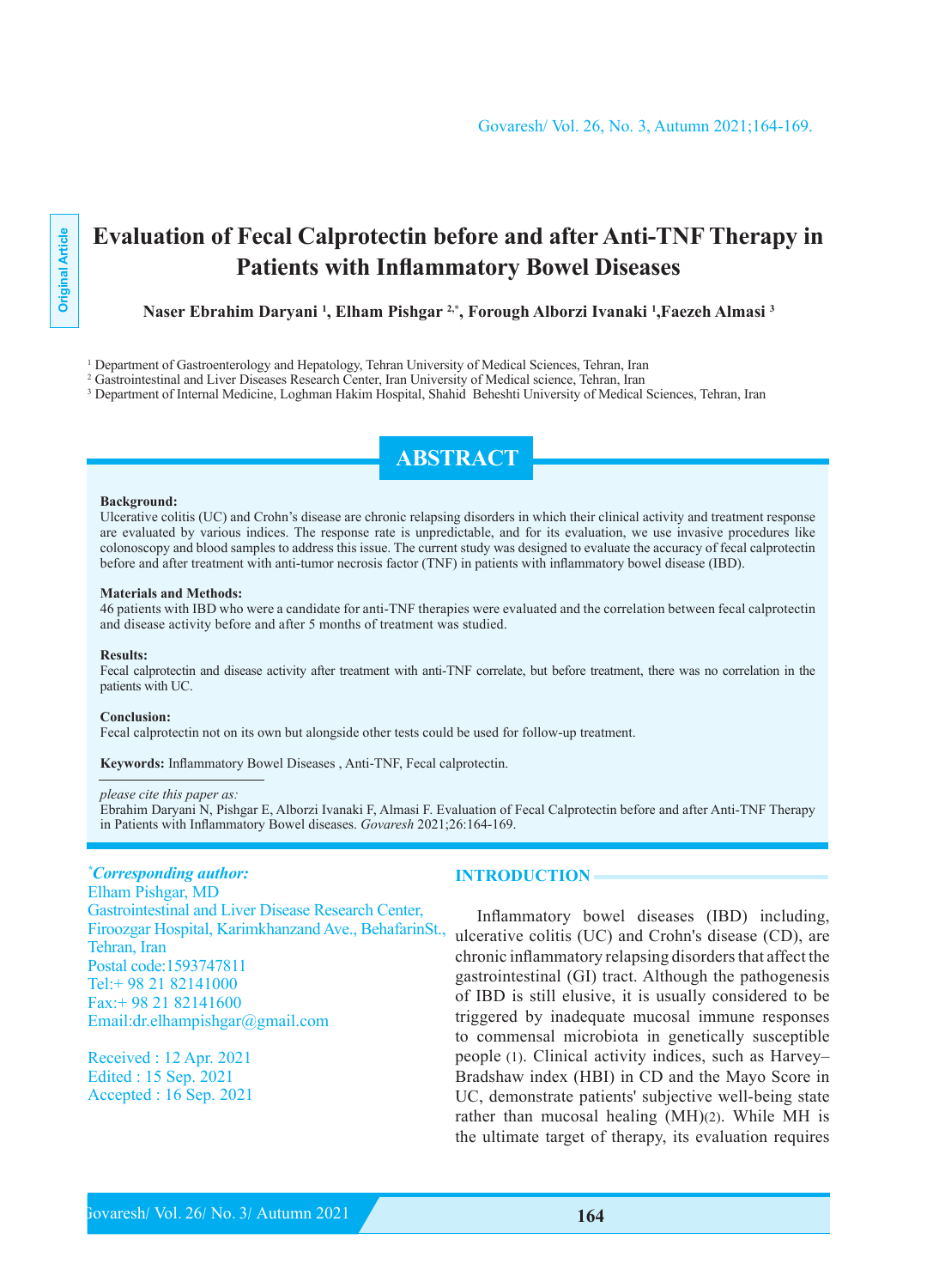the invasive procedure of colonoscopy $(3)$ . In clinical practice, inflammatory markers such as C-reactive protein (CRP), lactoferrin, and calprotectin have been introduced to evaluate response to the treatment  $(4,5)$ .

Calprotectin is a calcium-binding protein, for practical purposes, could be considered as a neutrophil-specific agent(6). However, small levels of this protein are present in other phagocyte cells. Calprotectin is measured by an enzyme-linked immunosorbent assay (ELISA) on a sample of stools below one  $g(7)$ . Many studies estimate the standard range of calprotectin to be 10 to 50 or 60  $\mu$ g/mg when quantitative tests are applied (8). Nevertheless, rates above 200  $\mu$ g/mg have a higher positive pathological predictive value, and values of 500 to 600 μg/mg almost assured pathology outcomes(9).

Calprotectin is most commonly used in diagnostic examinations of patients with suspected IBD. High concentrations of fecal calprotectin may be useful for discriminating IBD from specific GI disorders such as irritable bowel syndrome (IBS) (10).

## **Objective**

Because of the low cost, non-invasiveness, and accessible measurement of this protein. It is important to evaluate the role of fecal calprotectin concentration in the diagnosis, recurrence rate, and prediction of treatment response in patients with IBD. In the present study, we aimed to identify the validity (diagnostic accuracy) of the fecal calprotectin level as a biomarker of disease activity in patients with IBD before anti-tumor necrosis factor (TNF) therapy. Moreover, we aimed to determine the application of this protein as a marker of treatment response.

#### **MATERIALS AND METHODS**

In this prospective cohort study, 46 patients with IBD (26 with UC, and 20 with CD) were enrolled. The inclusion criteria were as follows 1: IBD diagnosed based on the clinical, colonoscopy, and histopathological standards by gastroenterologists, and liver disease specialists. 2: non-responder to the first-line treatment and naive candidate of anti-TNF therapy. The exclusion criteria were severe cardiovascular disease, active infectious diseases, tuberculosis, and age less than 18 or above 70 years. Additionally, patients who were unwilling to complete a written consent form to use

**165**

their registered information in future studies were also excluded. HBI (Harvey Bradshaw Index) as a numeric index of CD activity is composed of five parameters: general well-being, abdominal pain, number of liquid stools per day, abdominal mass, and complications. This index is calculated by a limited physical examination for abdominal mass and patient recall from the previous day. Mayo score consists of stool frequency, rectal bleeding, mucosal appearance at endoscopy, and physician rating of disease activity used to assess the severity of UC. In our study, HBI for CD and Mayo score for UC patients were calculated before and 5 months after treatment with anti-TNF. HBI cut-off for the clinical response and the clinical remission was defined as below five. while this cut-off for Mayo score is considered three. Stool calprotectin is easily measured by commercially available ELISA test at the same intervals and compared with the response to treatment, and the amounts more than  $250 \mu g/mg$  is defined as high levels.

## **Statistical Analysis**

The categorical variables were reported as numbers and percentages, while the continuous variables were reported as median and interquartile levels (IQR). The statistical analysis was performed using SPSS software for Windows, version 25. A P value  $\leq 0.05$  was considered statistically significant. The Spearman's rank correlation coefficient rho  $(q)$  and paired t test were calculated to assess correlations between the two variables (FC, Mayo score, and HBI). The receiver operating characteristic (ROC) curves were drawn for the FC levels, and the area under the curve  $(AUC)$  was calculated for the diagnostic accuracy of FC.

### **RESULTS**

A total of 46 patients with IBD (20 with CD and 26 with UC) were enrolled in this survey. The mean ages of the participants were  $38.5$  (30-55 years) in CD patients and  $39.2$  (20-69 years) in UC patients.  $25$   $(54.3\%)$  patients with IBD were male, and  $21$  $(45.7\%)$  were female. The number of men in the CD group was more than the UC patients (male/female ratio CD:  $11/9$ , UC:  $14/12$ ). In the CD group, the main disease localization was pancolitis with small intestinal involvement  $(65%)$ . While in 30%  $(6 \text{ cases})$ of CD patients, the disease had been documented as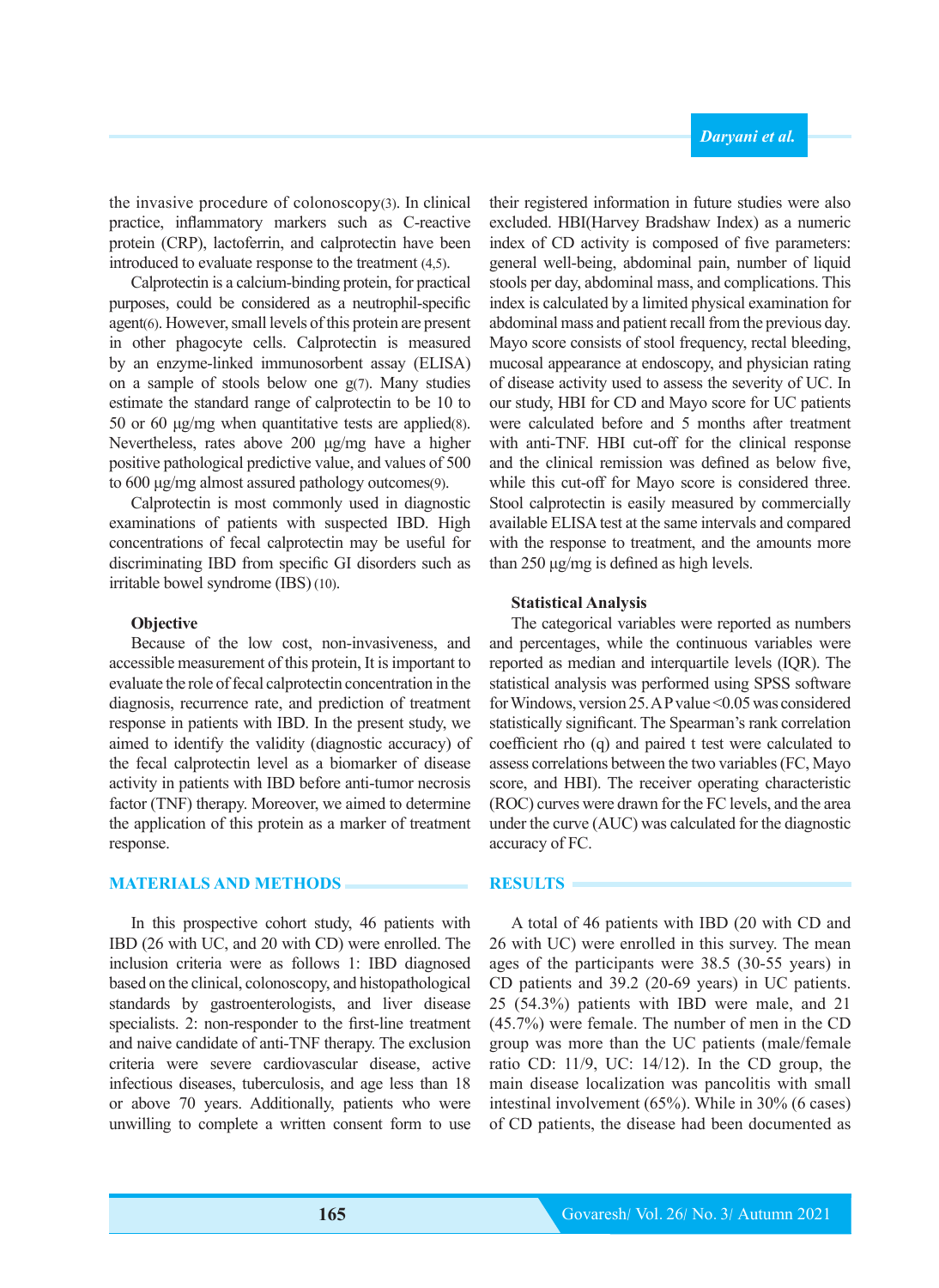isolated terminal ileum involvement. Of 26 patients with UC, most of them had pancolitis  $(80.7\%)$ , and five patients  $(20.2%)$  presented with left side colon involvement (Table 1).

Table 2 demonstrates the indices of disease activity for both groups before and after anti-TNF therapy. The mean HBI in CD was 14.8 before treatment and TNF. This reduction, according to the Wilcoxon test, decreased to 5.6 after five months of receiving antiwas significant  $(p<0.001)$ . The same significant result was extracted from the UC group with a Mayo score of 8.65 before and 2.58 after treatment ( $p \le 0.001$ ).

Assessment of the fecal calprotectin (FCP), CRP, and erythrocyte sedimentation rate (ESR) values in patients before and five months after anti-TNF therapy revealed that all these three parameters were higher in the first interval (before anti-TNF treatment) and had a reduction with treatment. In particular, there was a statistically significant difference in FCP levels before and after treatment ( $p < 0.001$ , Table 3).

The mean ESR in CD was 24.25 mm/h before treatment, which decreased to 15 mm/h after five months of receiving anti-TNF. This reduction was significant ( $p < 0.001$ ). The same significant result was extracted from the UC group with ESR 37.31 mm/h before and 8.62 mm/h after treatment ( $p < 0.001$ ).

The mean level of CRP in CD disease was  $7.9 \text{ mg/L}$ before treatment, which decreased to  $5.3 \text{ mg/L}$  after treatment. This reduction, according to the Wilcoxon test, was significant ( $p < 0.001$ ). The same result was extracted from the UC group with CRP 8.62 mg/L before and 3.85 mg/L after treatment  $(p < 0.001)$ 

ELISA levels had a significant correlation in CD Our result showed that the HBI score and FCpatients before anti-TNF therapy  $(r=0.488, p =$ 0.029), (Table 2). In contrast, among UC patients, this correlation between the Mayo score and FC-ELISA levels was not significant ( $r = 0.199$ ,  $p = 0.33$ ), (Table 4). To determine the correlation between HBI and Mayo scores with the FCP level after five months of being treated with anti-TNF, we used Spearman's rho test. Interestingly HBI and Mayo scores showed a very close correlation with the fecal calprotectin in patients with CD and UC  $(p < 0.001)$ , (Table 5).

In  $30/33$  patients with response to treatment, fecal calprotectin less than 250  $\mu$ g/mg were seen. It showed the sensitivity of this test as  $91.7\%$ . In  $1/3$ 

of the patients with no response treatment, FCL was higher than 250  $\mu$ g/mg, which showed that the specificity was  $40\%$ , the positive predictive value was 84.6%, the negative predictive value was  $57.1\%$ , and accuracy rate was 80%.

### **DISCUSSION**

IBD diagnosis, activity, and remission are considered to be a huge challenge for gastroenterologists as they require precise history and physical exams in addition to the lab data and colonoscopy. It is emerging that fecal calprotectin is being used as a surrogate marker for intestinal inflammation  $(11)$ . However, the role of fecal calprotectin in disease activity and response to treatment remains sparse in recent studies. This research aimed to signify the accuracy of FCL in IBD patients as a marker of disease activity before and after treatment.

The result from this study demonstrated that HBI in Crohn's patients and Mayo score in UC patients were related to treatment response. Therefore, with successful anti-TNF therapy, a significant reduction in disease activity is noticed. Before anti-TNF therapy, a significant correlation was achieved between HBI and FCL in patients with CD compared with the Mayo score and FCL in UC. In other words, a higher score of FCL suggests a higher amount of HBI and not a Mayo score before anti-TNF treatment. Pavlidis and colleagues showed in 26 patients with CD that FCL before treatment with anti-TNF was not correlated with response to treatment, but patients with response to treatment had lower FCL in the induction period  $(12)$ .

The result from this study demonstrated that HBI in patients with CD and Mayo score in patients with UC were related to treatment response. Therefore, with successful anti-TNF therapy, a significant reduction in disease activity was noticed. Before anti-TNF therapy, a significant correlation was found between HBI and FCL in patients with CD compared with the Mayo score and FCL in UC. Moreover, a higher score of FCL suggests a higher amount of HBI and not a Mayo score before anti-TNF treatment.

In our study FCL, less than 250  $\mu$ g/mg was the response to treatment, the sensitivity of this value was  $91.7\%$ , the specificity was  $40\%$ , and it showed false positive of this test is high. Sipponen and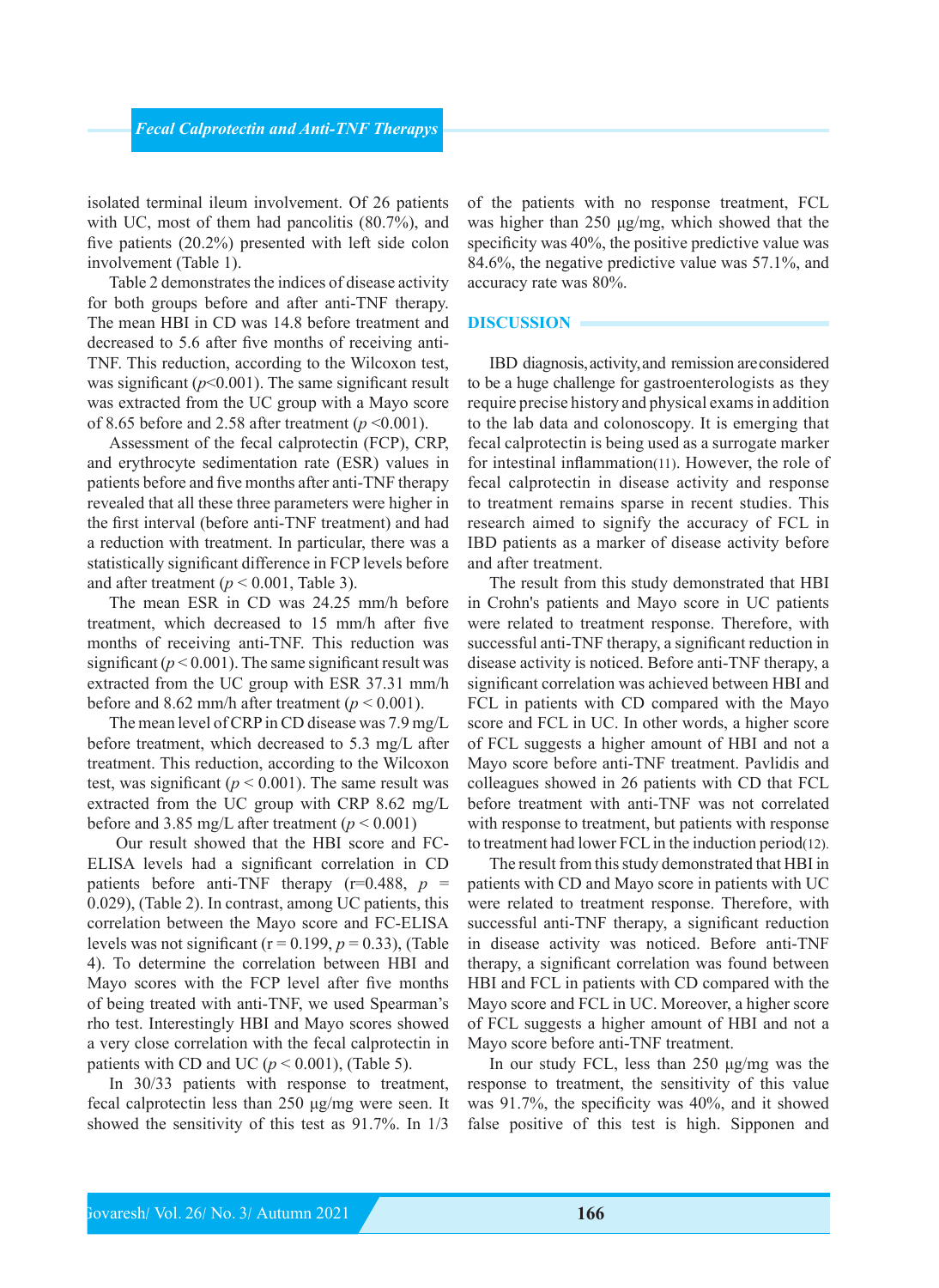| <b>Variables</b>   |                | <b>Left colitis</b> | <b>Ileum</b> | <b>Pancolitis</b> | <b>Pancolitist and</b><br>illeum | <b>Total</b> |
|--------------------|----------------|---------------------|--------------|-------------------|----------------------------------|--------------|
| Crohn              | Count          | $\theta$            | 6            |                   | 13                               | 20           |
|                    | $%$ Percentage | $0\%$               | 30%          | 5%                | $65\%$                           | 100%         |
| Ulcerative colitis | Count          |                     |              | 21                | $\theta$                         | 26           |
|                    | $%$ Percentage | 19.2%               | $0\%$        | 80.8%             | $0\%$                            | 100%         |

## **Table 1: Location of involvement**

Table 2: Comparison of the effect of before and after treatment on HBI and Mayo score

| <b>Variables</b> |      | <b>Mean</b> (Std) | <b>Median IOR</b> | <b>Statistic value</b> | (P value)    |
|------------------|------|-------------------|-------------------|------------------------|--------------|
| <b>HBI</b>       | Pre  | 14.8(5.89)        | 14 (12)           | $-3.93$                |              |
|                  | Post | 5.6(3.32)         | 4(4)              |                        | (0.001)      |
| Mayo             | Pre  | 8.65(1.648)       | 9.5(3)            |                        |              |
|                  | Post | 2.58(0.902)       | 2(1)              | $-4.488$               | ${}_{0.001}$ |

## **Table 3: Comparison of the effect of before and after oncalprotectine treatment**

|                    | Mean<br>(Std)      | <b>Median</b><br><b>IQR</b> | <b>Statistic</b><br>value | (P)<br>value) |
|--------------------|--------------------|-----------------------------|---------------------------|---------------|
| pre-<br>treatment  | 704.11<br>(397.24) | 600 (280)                   |                           |               |
| post-<br>treatment | 188.96<br>(330.83) | 90 (143)                    | $-5.3$                    | < 0.001       |

## **Table4: Relationship between HBI, Mayo score, and calprotectin before** treatment

| <b>variables</b> |                            | Calprotectin |
|------------------|----------------------------|--------------|
|                  | Pearson<br>Correlation     | $0.488*$     |
| <b>HBI</b>       | Sig. (2-tailed)            | 0.029        |
|                  | N                          | 20           |
|                  | Correlation<br>Coefficient | $-0.199$     |
| Mayo             | Sig. (2-tailed)            | 0.330        |
|                  | N                          | 26           |

# Table 5: Relationship between Mayo and HBI and calprotectin after treatment

| variable      |            |                            | Calprotectin |
|---------------|------------|----------------------------|--------------|
|               |            | Correlation<br>Coefficient | $0.727**$    |
|               | <b>HBI</b> | Sig. (2-tailed)            | 0.000        |
|               |            | N                          | 20           |
| Spearman'srho | Mayo       | Correlation<br>Coefficient | $0.605**$    |
|               |            | $Sig. (2-tailed)$          | 0.001        |
|               |            | N                          | 26           |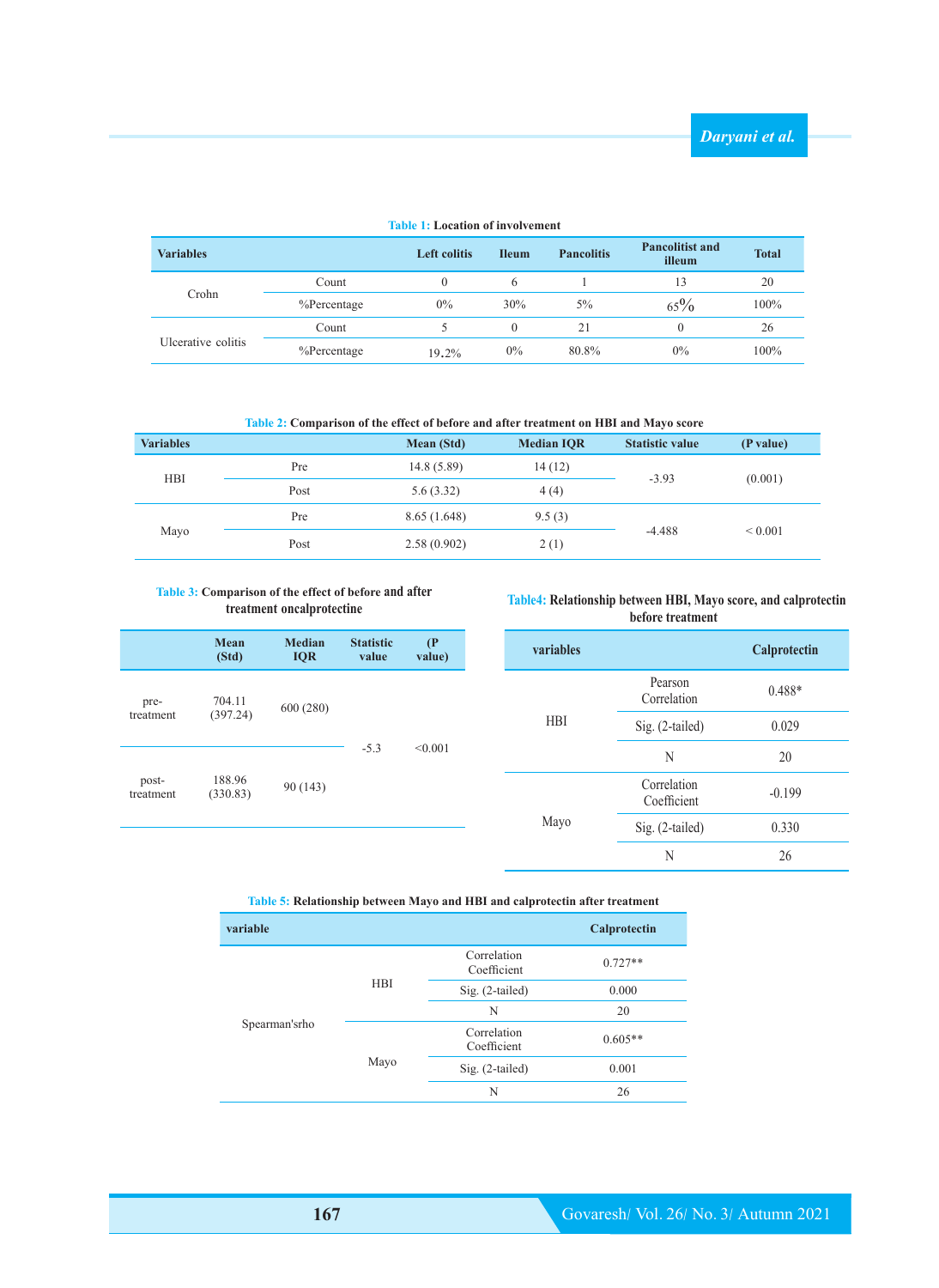others showed that FCL more than 200 μg/mg was correlated with disease activity index (CDAI) with a  $70\%$  sensitivity and a specificity of 90%. On the other hand, both HBI and Mayo scores were correlated with FCL after treatment  $(13)$ . This illustrated that with the response to therapy and reduction of the HBI and Mayo score, FCL decreases.

Our data are in line with previous studies; for instance, GT and colleagues speculated that FCL in 29/32 patients with the clinically active disease was elevated. While only 7/30 patients had an excessively high level in remission  $(14)$ . There is a strong association between HBI and FCL, consistent with the study by Shuhei and others in which FCL was correlated to disease activity in 42 Crohn's and 113 UC patients  $(15)$ . Moreover, Lin and colleagues showed that FCL was correlated with the CD activity index in 36 CD and 52 UC patients  $(10)$ . Results of previous studies and our study revealed that with the response to therapy and decline in the Mayo score and HBI, the observed value of FCL decreased  $(10,16,17)$ . Nevertheless, this correlation was not investigated before, and after therapy, so this aspect makes our research novel

## **CONCLUSION**

FCL before anti-TNF therapy was only correlated with disease activity in patients with CD. FCL is not a precise and accurate alternative to disease activity in IBD. This issue causes a certainty limit. Therefore the practical importance of FCL becomes dominant alongside other activity factors. Thus, large-scale, multicentre, and well-designed studies are recommended to evaluate and improve our .conclusion

In conclusion, FCL was observed to be correlated with disease activity in patients with CD before and after anti-TNF treatment, while the correlation was only observed in UC disease after therapy. FCL may not be the specific indicator of disease activity in IBD patients, so further studies with more sample size should be designed.

# **ACKNOWLEDGMENT**

This article was extracted from a thesis prepared

by Dr. Elham Pishgar to fulfill the requirements for earning a specialty degree in gastroenterology. The authors would like to thank the consultant in the research development center of Imam Khomeini Hospital for their kind technical support.

## **CONFLICT OF INTEREST**

The authors declare no conflict of interests related to this work.

#### **REFERENCES**

- 1. Ponder, A., and M.D. Long, A clinical review of recent findings in the epidemiology of inflammatory bowel disease. Clin Epidemiol 2013;5:237-47.
- 2. Novak G, Parker CE, Pai RK, MacDonald JK, Feagan BG, Sandborn WJ, et al. Histologic scoring indices for evaluation of disease activity in Crohn's disease. Cochrane Database Syst Rev 2017;7:CD012351.
- 3. De Vos M, Dewit O, D'Haens G, Baert F, Fontaine, S. Vermeire, et al. Fast and sharp decrease in calprotectin predicts remission by infliximab in anti-TNF naive patients with ulcerative colitis. *J Crohns Colitis* 2012;6:557-62.
- 4. Costa F, MG Mumolo, Ceccarelli L, Bellini M, Romano, C Sterpi, et al., Calprotectin is a stronger predictive marker of relapse in ulcerative colitis than in Crohn's disease. Gut 2005;54:364-8.
- 5. Schoepfer AM, Trummler M, Seeholzer P, Beatrice Seibold-Schmid, Frank Seibold, et al. Discriminating IBD from IBS: comparison of the test performance of fecal markers, blood leukocytes, CRP, and IBD antibodies. 14:32-9.;2008 *Dis Bowel Inflamm*
- 6. Mumolo G, Bertani L, Ceccarelli L, Laino G, Di Fluri G, Albano E, et al. From bench to bedside: Fecal calprotectin in inflammatory bowel diseases clinical setting. World J Gastroenterol 2018;24:3681.
- 7. Nilsen T, Sunde K, Hansson LO, Mandic Havelka A, Larsson A. A novel turbidimetric immunoassay for fecal calprotectin optimized for routine chemistry analyzers. J Clin Lab Anal 2017;31:e22061.
- inflammatory S100A8 and S100A9 proteins: self-assembly 8. Vogl T, Gharibyan AL, Morozova-Roche LA. Prointo multifunctional native and amyloid complexes. *Int J* Mol Sci 2012;13:2893-917.
- 9. Zittan E, Kelly OB, Kirsch R, Milgrom R, Burns J, Nguyen JC, et al., Fecal calprotectin correlates with active colonic inflammatory bowel disease but not with small intestinal Crohn's disease activity. *Inflamm Bowel Dis* 2016;22:623-30.